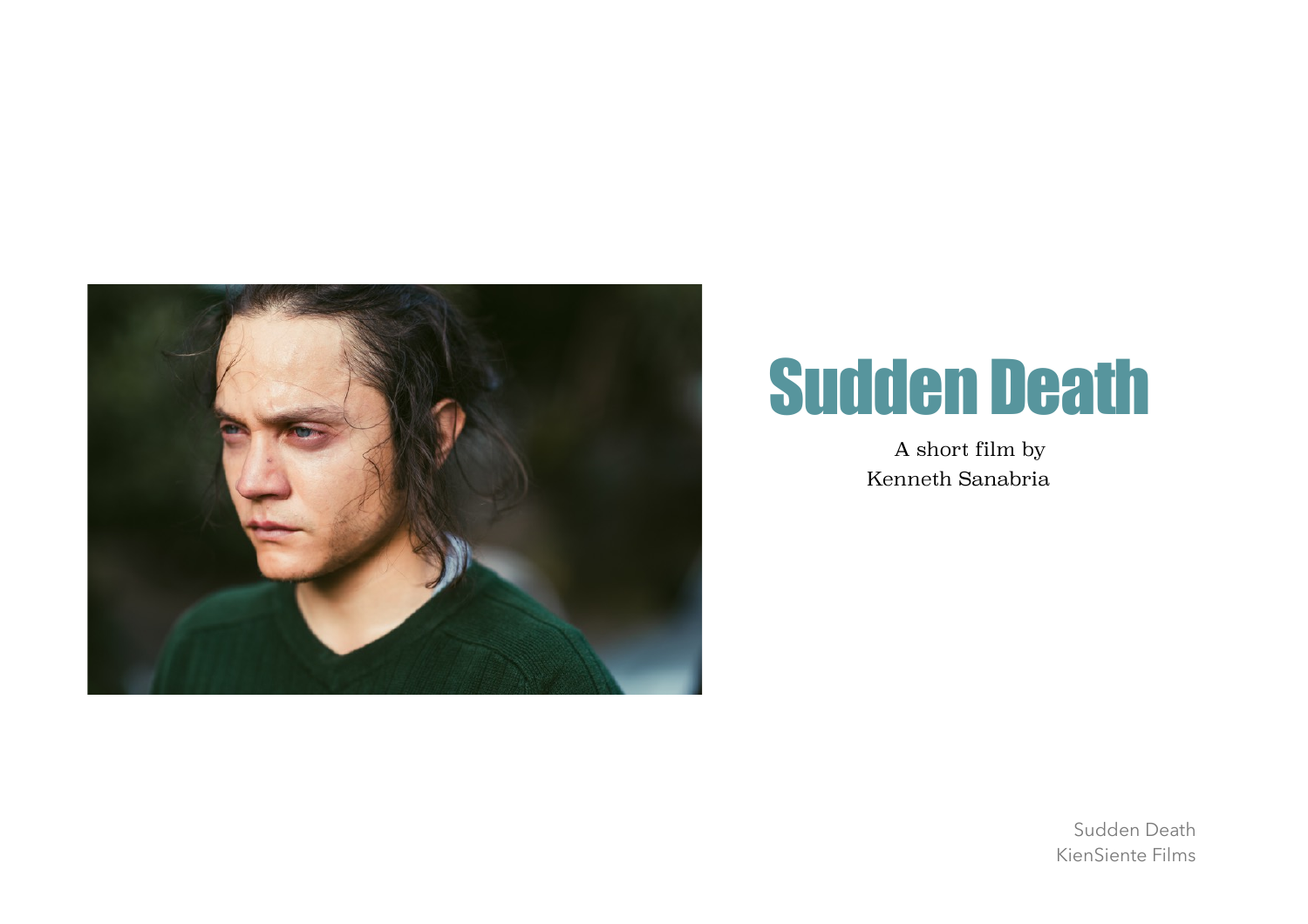# Technical details

Country of Production: Costa Rica. Date of production: may 2017. Language: Spanish. Subtitles: English, French, Portuguese. Genre: thriller, drama, exploitation. Duration: 14:57. Format: Digital 2K, color.



Ingresa un texto.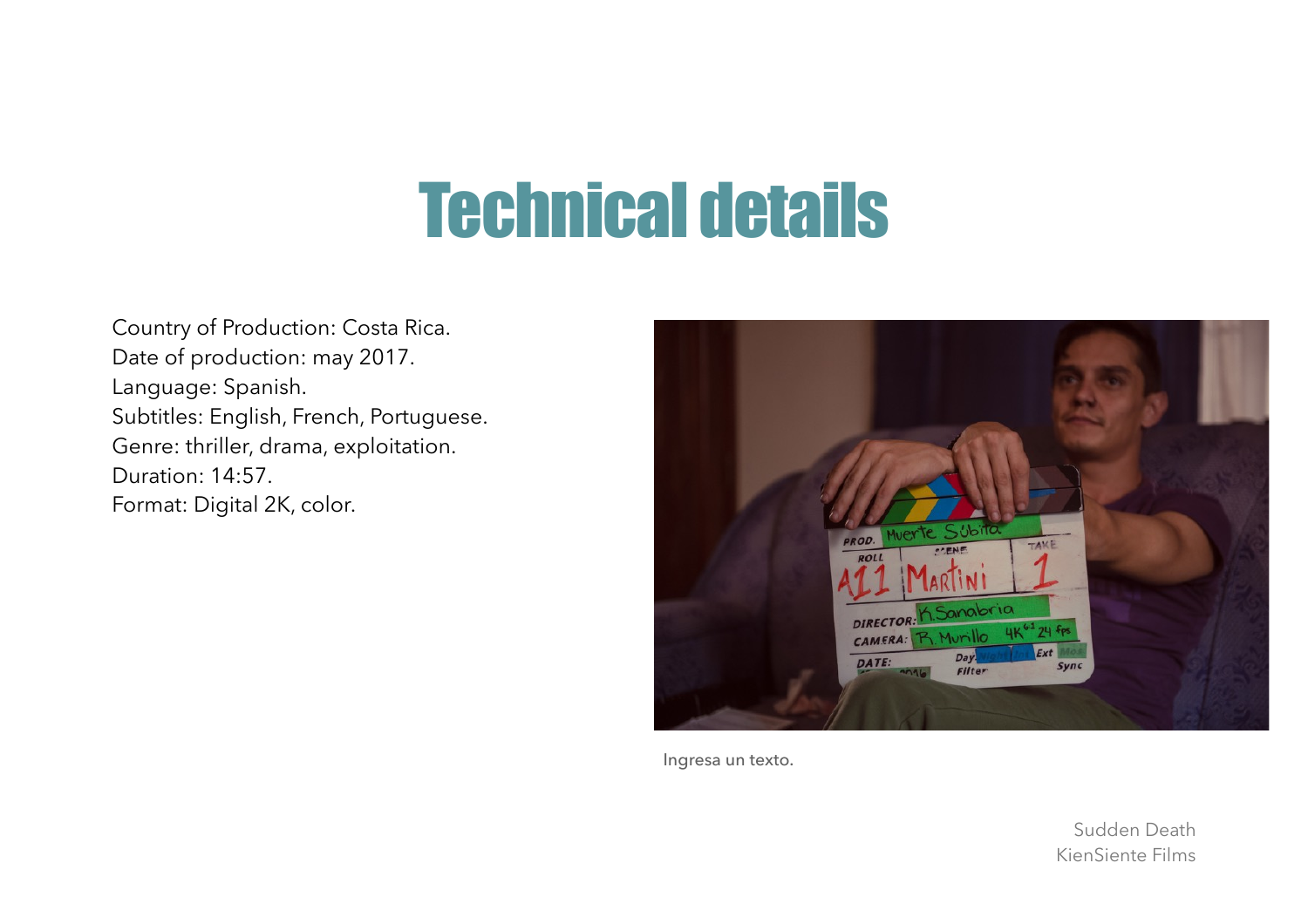# **Storyline**



Ingresa un texto.

Roland fears losing his wife after the sudden death of their baby.

# **Synopsis**

Suffering from lack of attention from his wife since their child was born, Roland decides to take all the necessary measures to make things like before. But, after the sudden death of his baby, while he was looking after him, he has to explain what happened to police officers and to face this difficult moment with his wife, fearing the end of his marriage.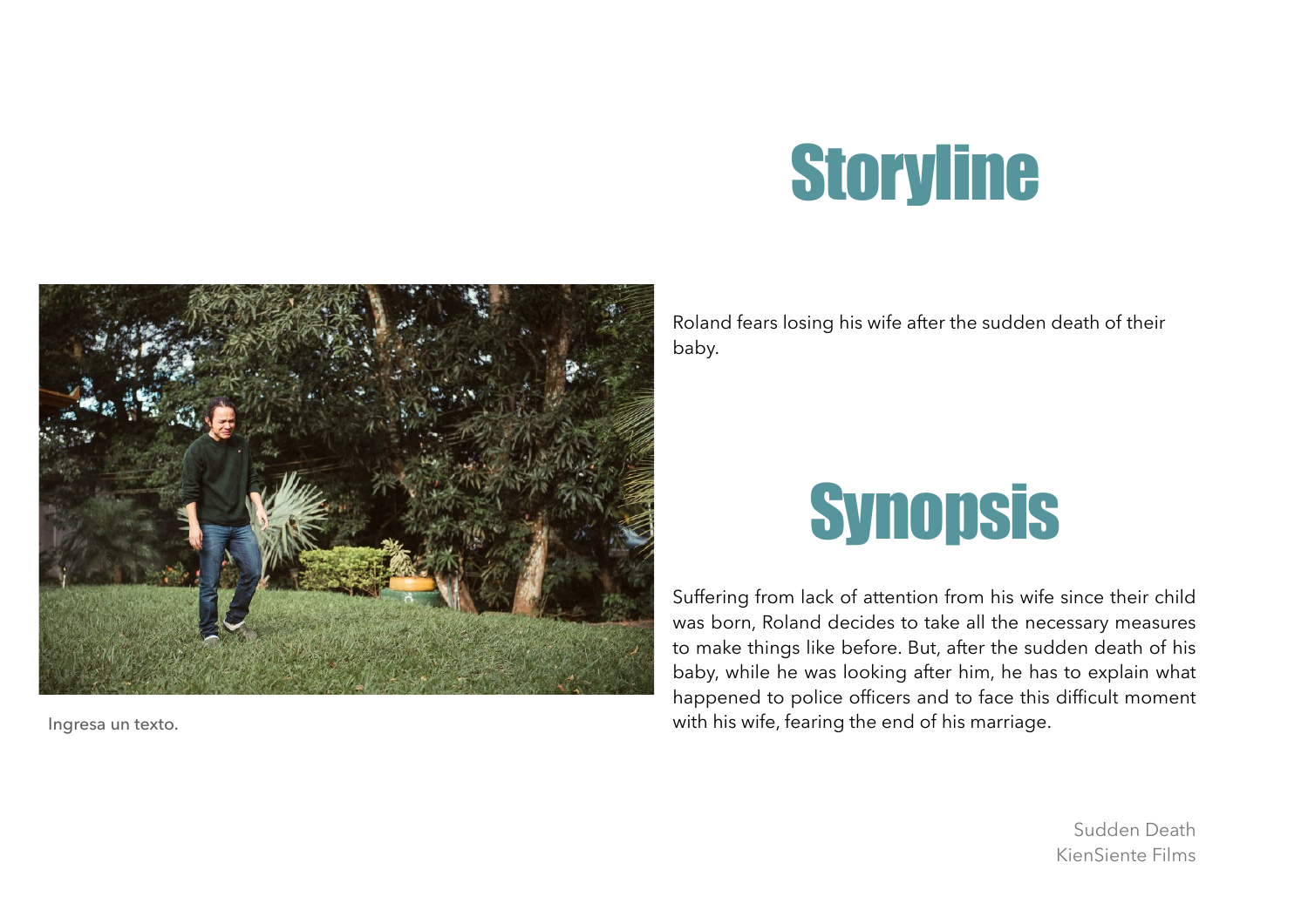# Cast and Crew

Michael Dionisio Morales: Leading Actor Fiorella Fernández: Leading Actress Reinaldo Amien: Supporting Actor Javier Barrantes: Supporting Actor

Producer - Director - Screenwriter - Editor: Kenneth Sanabria. Cinematographer: Roberto Murillo. Camera Assistant: Raquel Chacón. Art Director: Raquel R. Rivers. Sound Recorder: Natalia Guzmán. Assistant Director: Juan Valverde. Assistant Producer: Róger Mora. Color Correction: Labodigital. Music: Musicbed. Sound Design and mixing: E-Sound. Still Photography: Sergio Guzmán. Casting Director: Eric Calderón. Script Adviser: Enric Rufas



Ingresa un texto.